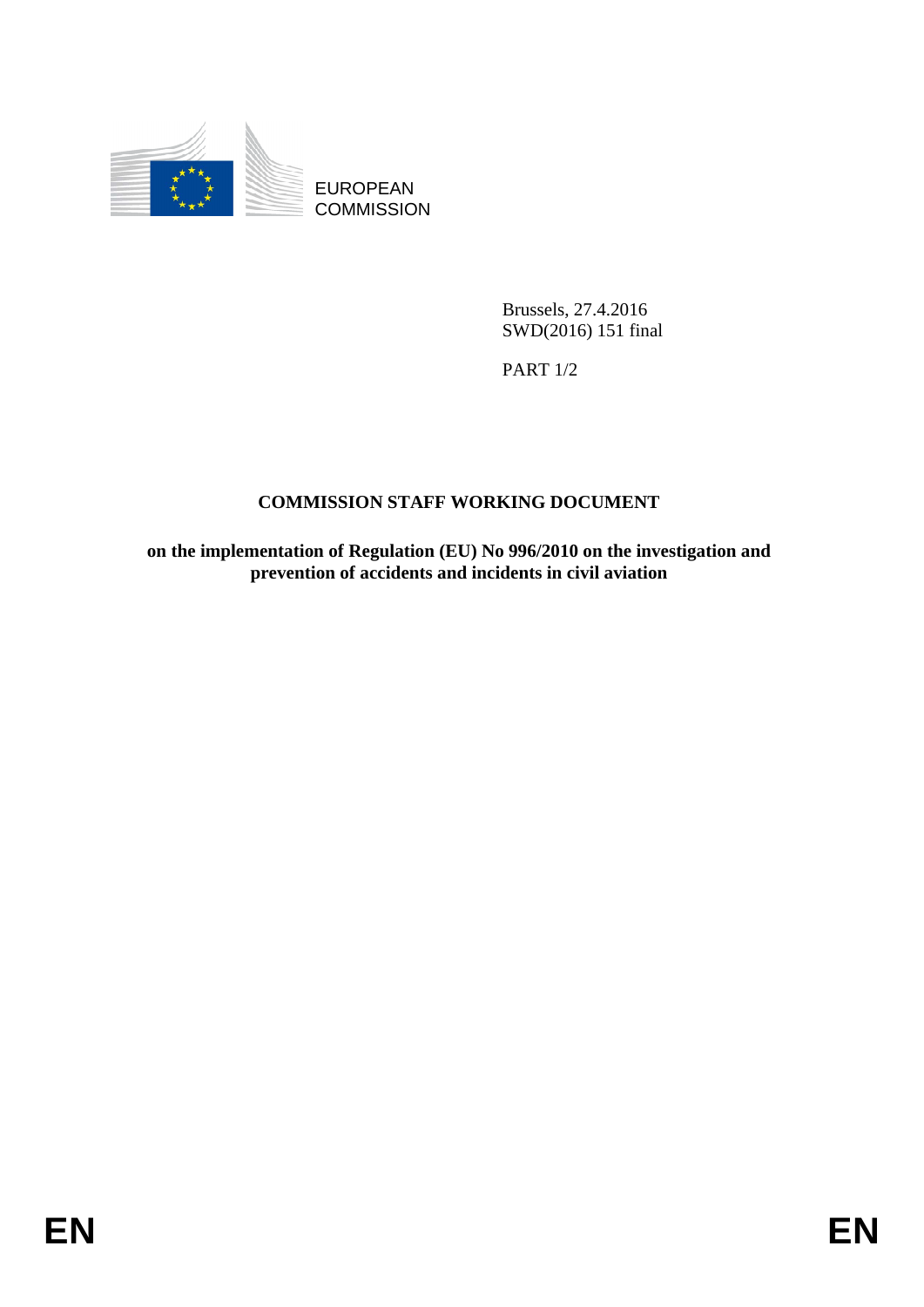### **Executive Summary**

This Commission Staff Working Document summarises the Commission's findings on the implementation and the functioning of Regulation (EU) No 996/2010 on the investigation and prevention of accidents and incidents in civil aviation (the Regulation. It provides detailed feedback on the achievements made since its entering into force five years ago. It puts in perspective the main objectives of the Regulation, highlights some of the difficulties met during the implementation of the Regulation and underlines the achievements of the European Network of Civil Aviation Safety Investigation Authorities (ENCASIA). The Staff Working Document also describes a number of possible improvements which could be achieved within the existing legal framework, for example through more formalised cooperation. Finally, it notes that the Commission intends to evaluate in 2016/2017 whether there is a need for a revision of the existing rules and for additional measures to be taken.

### **Foreword**

Civil aviation safety is an underlying demand from the flying public and from European citizens. It is thus a requirement for the aviation system to guarantee that every possible effort is done to enhance flight safety.

Professional investigations into accidents and incidents are a fundamental part of the safety system, through the validated and comprehensive data they provide to the decision makers as well as through the incentive to safety improvements that their recommendations represent. They also create an unbiased and neutral evaluation of the effectiveness of the organisation and procedures of the civil aviation safety system.

In this respect, a properly managed investigation is not only essential for aviation safety, it is also a factor of stability. An immediate and satisfactory reaction to air disasters is essential to maintain the public's confidence in the quality of the civil aviation safety system. The credibility of the process cannot be achieved without an independent, effective and competent investigation and without timely and unbiased release of information on its progress and findings.

#### **1. INTRODUCTION**

### **1.1. Background on the legal framework**

Since the 1944 Chicago Convention, a complex and sophisticated system has been established, within the framework of the International Civil Aviation Organisation (ICAO), in order to enable the organised exploitation of accidents and incidents. States have transcribed international standards from Annex 13 to the Convention into their national law and regulations in order to implement them. Accident investigations have generally co-existed with judicial procedures.

In the European Union, Directive 94/56/EC, adopted in November 1994, standardised and accelerated the implementation of Annex 13 provisions. It helped to clarify the status of the investigations and to facilitate the contacts with justice representatives and the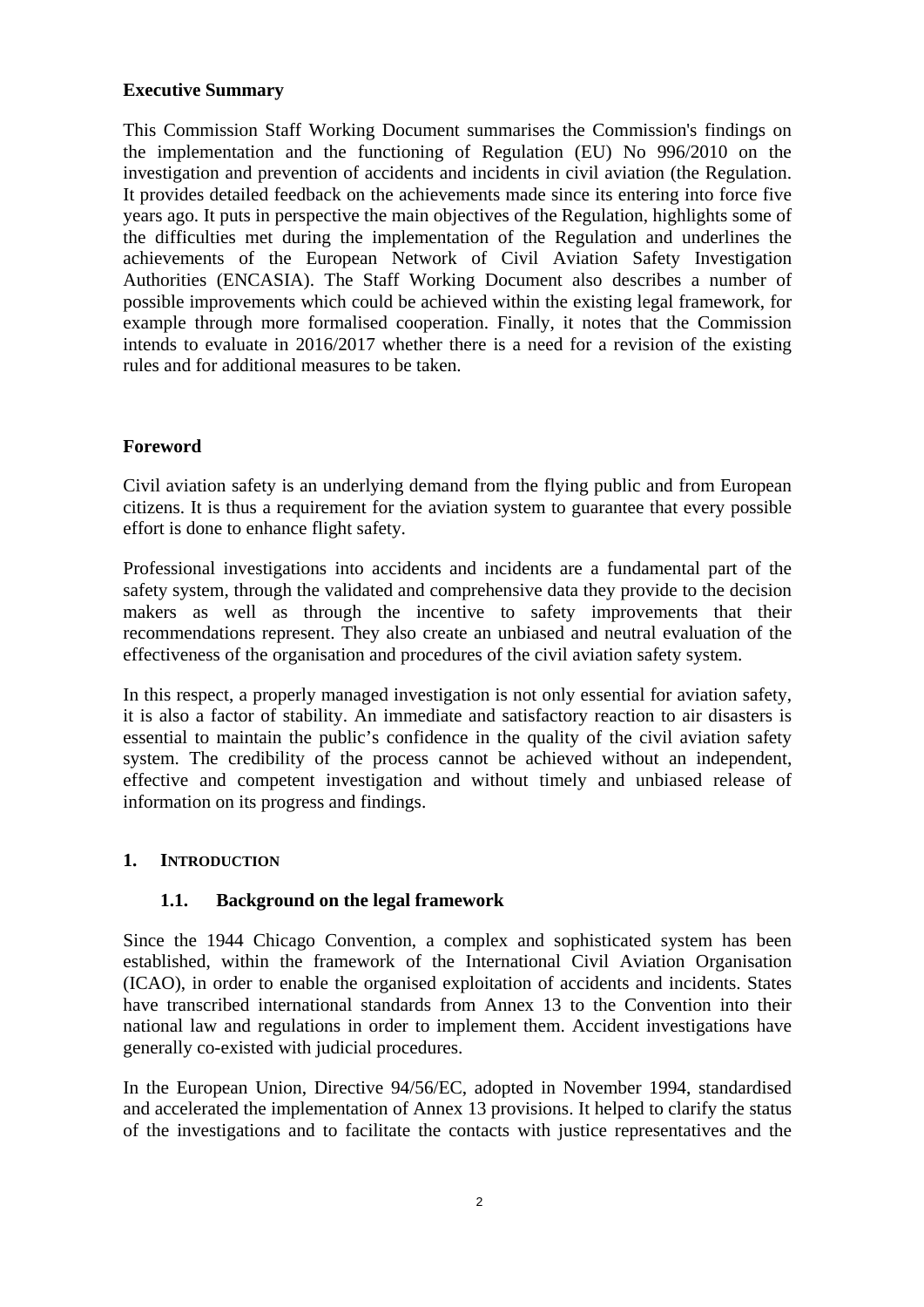information of the public. The time needed to legally establish those standards which were already in common use all over Europe, the differences of structure retained for the

national accident investigation units underlined the complexity of this subject and of its deep links with the national culture and ways.

In 2009 the European Commission conducted a comprehensive review of EU legislation on civil aviation accident and incident investigations, with a view to updating it. It was felt that the investigation of air accidents required more diversified expertise and resources than it was the case in the decade before. The EU institutional and legal framework had also changed substantially, notably with the European Aviation Safety Agency (EASA) having become responsible for certification of aircraft in the Union. This review resulted in the adoption of Regulation (EU) No 996/2010 of the European Parliament and of the Council of 20 October 2010 (the Regulation), which is the current legal framework for conducting civil aviation accident and incident investigations in the Union.

Late 2013, the Commission has started an examination of the Regulation pursuant to its Article 24, which states that it shall be subject to a review no later than 3 December 2014. It sent a questionnaire to the Member States (MS), to the European Aviation Safety Agency (EASA) and to relevant stakeholders. The consolidated feedback is appended to this report (see Annex: Summary of a targeted consultation on the implementation and functioning of Regulation (EU) No 996/2010 conducted in 2014).

### **1.2. Main objectives of Regulation (EU) No 996/2010**

From the impact assessment<sup>1</sup> and the discussions held in 2010, the main drivers to repeal Directive 94/56/EC and to adopt a Regulation of the European Parliament and of the Council were the following ones:

- Strengthen the investigating capacity of the Member States (especially of the smaller ones). Such capacity was to be reinforced through the establishment of a European Network of accident investigation bodies;
- Clarify the role of EASA in accident investigations: Since 2003 EASA is the authority responsible for aircraft certification in the Union. One of the main points of debate between the Commission and the MS was the role of EASA in accident investigations. Some of the MS were concerned that too close involvement of the Agency could affect the independence of investigations. It is not the role of EASA to conduct the investigation – this is the competence of the independent national bodies. However, EASA, as an authority responsible for aircraft certification needs access to information from accident investigations, to be able to take safety action if needed;
- Ensure [full] separation between accident investigations and judicial (especially criminal) proceedings;
- Strengthen implementation of safety recommendations (mandatory replies to every safety recommendation and establishment of a European database of safety recommendations);

 $\overline{a}$ <sup>1</sup> [http://ec.europa.eu/transport/mode](http://ec.europa.eu/transport/modes/air/safety/doc/2009_10_29_summary_impact_assessment_en.pdf)s/air/safety/doc/2009\_10\_29\_summary\_impact\_assessment\_en.pdf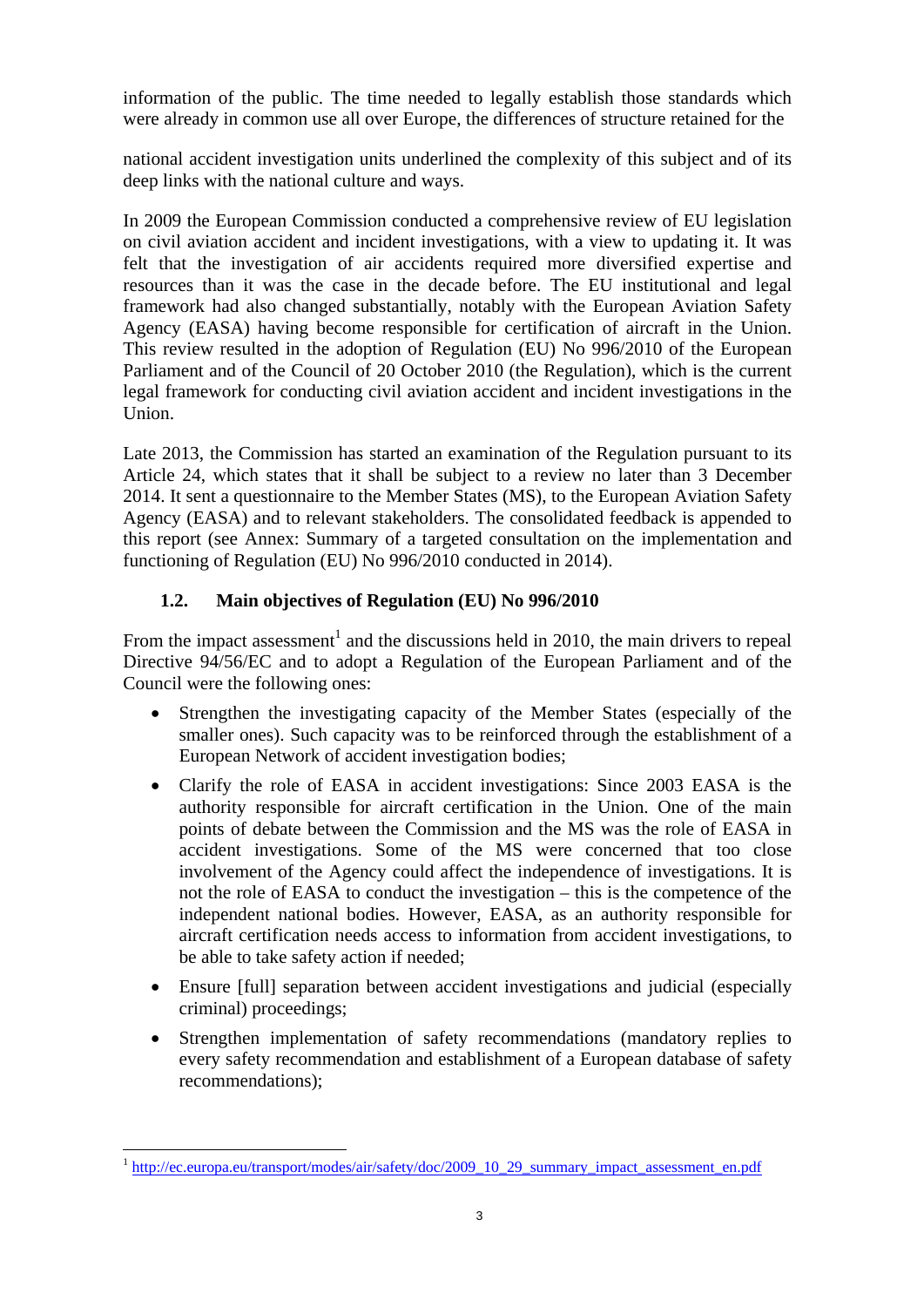• Better protect the rights of the victims of air accidents and their relatives (obligation for airlines to have list of passengers quickly available after an accident, obligation for the MS to have plans of assistance at the national level).

When preparing its proposal, the Commission took into account that one of the important objectives was to strengthen the required legal certainty on accident investigation. To identify all circumstances of an accident, the national Safety Investigation Authority (SIA) must be objective, impartial and able to withstand political or other interference or pressure. Its only objective should be the enhancement of safety, and the investigation should be independent from any other proceedings which could conflict with this objective. Thus, the principle of independence of investigations was fully respected by all the options analysed in the impact assessment.

Of the different options on the table, the one chosen in the Commission's proposal was the third option: "Establishment of the European Network of Civil Aviation Safety Investigation Authorities (ENCASIA)", which had the biggest added value for Europe and ended up being the closest to the Regulation. It was the most proportional option, fully respecting the principle of independence of safety investigations and allowing, without establishing new structures, to enhance the efficiency of accident investigation in the Union. This option addressed the problem areas identified, without going beyond what was strictly necessary. It had limited risks compared to the other options and, by relying on co-regulation and support for voluntary cooperation, was also in line with the EU objectives of "Better Regulation".

### **2. IMPLEMENTATION**

#### **2.1. Overview of the implementation**

Being directly applicable in the MS, the Regulation did not face any issues regarding transposition. Article 4 of the Regulation mandates the establishment of a permanent national safety investigation authority (SIA) capable of independently conducting a full safety investigation, either on its own or through agreements with other safety investigation authorities. The SIA also has to coordinate the investigation at national level, in particular with the local judicial authorities. The Commission noted that most Member States have implemented secondary legislation to be in line with the requirements of the Regulation. Regarding cooperation at national level, the European Commission identified that the provisions of Article  $12(3)^2$  were slow to be implemented. This led to eighteen pre-infringement procedures, among which seven were escalated to letters of formal notice on this key issue of cooperation at national level.

Regarding resources, it appears that the national investigation capacity of SIAs has globally remained unchanged since the entry into force of the Regulation. A few Member States have experienced increased capacity, whereas some others, due to external reasons, such as the economic crisis and cuts in government spending, have rather experienced decreased investigation capacity. On this point and in general terms, the

 $\overline{a}$ 2 Article 12(3) of Regulation (EU) No 996/2010 stipulates: "*Member States shall ensure that safety investigation authorities, on the one hand, and other authorities likely to be involved in the activities related to the safety investigation, such as the judicial, civil aviation, search and rescue authorities, on the other hand, cooperate with each other through advance arrangements*."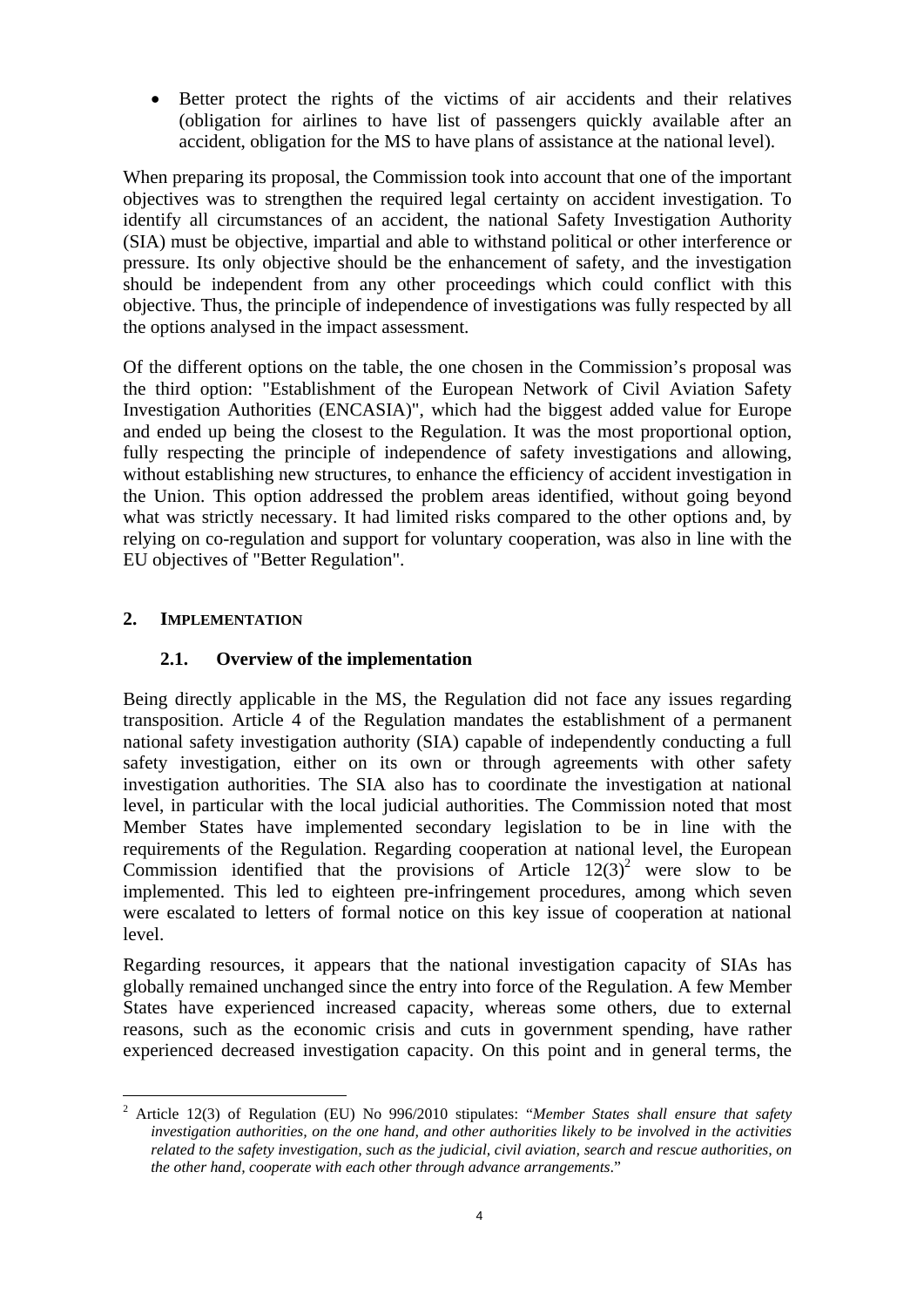effect of the Regulation, in terms of increased capacity, was offset by the consequences of the economic crisis.

Overall, this Regulation has strongly contributed to the harmonisation of safety investigations at the European level and the organisation of the coexistence of the safety and judicial investigations, in particular thanks to the advance arrangements required in Article 12(3). In terms of functioning, cooperation between SIAs and the relationship with EASA have greatly improved, which was one the main Regulation's goal because Directive 94/56/EC predated the creation of EASA. The other objectives of the Commission's proposal have also been addressed. They mainly consisted of strengthening cooperation to endeavour using the resources available in the Union more efficiently.

The European Commission has also monitored the establishment of civil aviation emergency plans at national level. These plans must also cover assistance to the victims of civil aviation accidents and their relatives. The following paragraphs provide more details on key features of the Regulation and their implementation.

### **2.2. Permanent National Safety Investigation Authority**

Article 4 of the Regulation mandates the establishment of a permanent national safety investigation authority (SIA). One of the main objectives of the Regulation was to strengthen the independence of the national SIAs in line with ICAO Annex 13. The term "independence" is used in several provisions of the Regulation, especially in conjunction with the absence of external interference and conflict of interest. In most case, the Regulation did not have any practical effect on the independence of SIAs, which had already been established under the repealed Directive 94/56/EC. Nonetheless, the qualification of "authority" has contributed to change the perception of some organisations who now consider the SIAs more independent than before the adoption of the Regulation. In a number of Member States, the internal status of SIAs also got stronger through the advance arrangements to be established (see paragraph 2.4).

On the other hand regarding staff, Article 4.6(c) and its reference to "at least one available investigator" have been criticised by a number of SIAs, as it could be interpreted that a SIA only requires one investigator. However, it should be highlighted that this provision refers to at least one investigator being "*available*", which could be understood as requiring at least one on-duty investigator being able to perform the function of the investigator-in-charge, which would mean at least two individuals in reality.

Regarding the conduct of a full investigation, Regulation (EU) No 996/2010 is in line with international standards and recommended practices for aircraft accident and incident investigation. The provisions in ICAO Annex 13 already foresee the following participants in international investigations where the State of Registry, the State of the Operator, the State of Design, the State of Manufacture and the State of Occurrence have well-defined roles and rights. This means that there are core players in an investigation, and should the state of occurrence be a small EU MS, it can already benefit from the support of this core team of accredited representatives and advisors.

In addition, ENCASIA has worked on mutual assistance through a number of initiatives, including investigator training, simulation/table-top exercises, development of ad-hoc procedures, inventory of best/good practices, etc.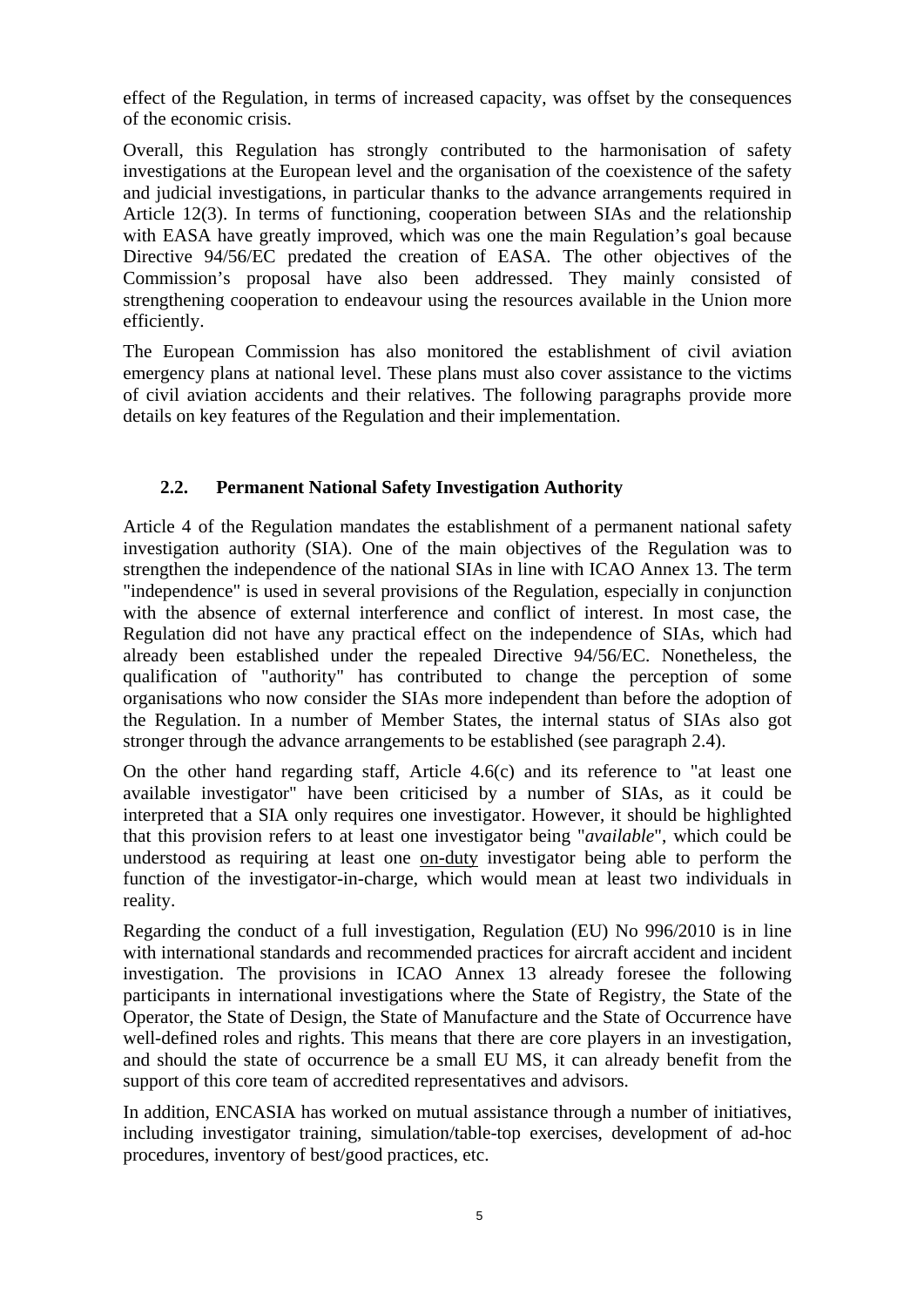### **2.3. Safety Recommendations**

According to the Regulation, a 'safety recommendation' means a proposal of a safety investigation authority, based on information derived from a safety investigation or other sources such as safety studies, made with the intention of preventing accidents and incidents. This definition and the subsequent provisions of the Regulation give a specific and formal role to SIAs in issuing safety recommendations (SRs), when necessary. Safety recommendations often conclude investigation reports, which have a public status according to Annex 13 and the Regulation. In addition, SRs can also be released through letters, interim statements/reports or safety studies. In all these cases, having them publically available represents strong incentives for their addressees to effectively react.

The Commission has developed and implemented the database referred to in Article 18(5) on safety recommendations, which is called SRIS (Safety Recommendations Information System). It also published a Commission Decision in order to define access rights to this database. The Commission Decision<sup>3</sup> on "*access rights to the European Central Repository of Safety Recommendations and their responses established by Article 18(5) of Regulation (EU) No 996/2010 on the investigation and prevention of accidents and incidents in civil aviation*" was adopted on 5 December 2012 and published in the European official Journal on 14 December 2012.

As mentioned in Article 2 of this Decision, "*All safety recommendations contained in the database mentioned in Article 1 shall be made available to the general public through a public website.*"

The Joint Research Centre (JRC) of the European Commission made those SRs publicly available on the Internet thanks a link on the ECCAIRS Web Portal:

<http://eccairs-dds.jrc.ec.europa.eu/pubsris/default.asp>

At the end of 2015, after nearly four years of operations, 1 810 safety recommendations were recorded in SRIS. Twenty five Member States as well as Iceland, Norway and Switzerland have entered data in SRIS. Keeping in mind that not every safety investigation is concluded with safety recommendations, this can clearly be considered a high degree of participation.

Regarding the follow-up of safety recommendations, the Regulation enacted more stringent constraints that before, but endeavoured to remain consistent with Annex 13 whose recent edition (13 edition – November 2010) had also introduced revised provisions addressing safety recommendations to include a 90 day time frame for actions to be taken.

EASA, being a frequent addressee of safety recommendations (SRs), has found that the time constraints for the follow-up of SRs were quite unpractical. This is especially the case for the 90 day provision set up in Article 18 that could lead to overly optimistic expectations regarding SR outcomes. Most Member States have not encountered such difficulties, but some concur to consider that the time constraints are challenging.

 3 OJ L 342, 14.12.2012, p. 46.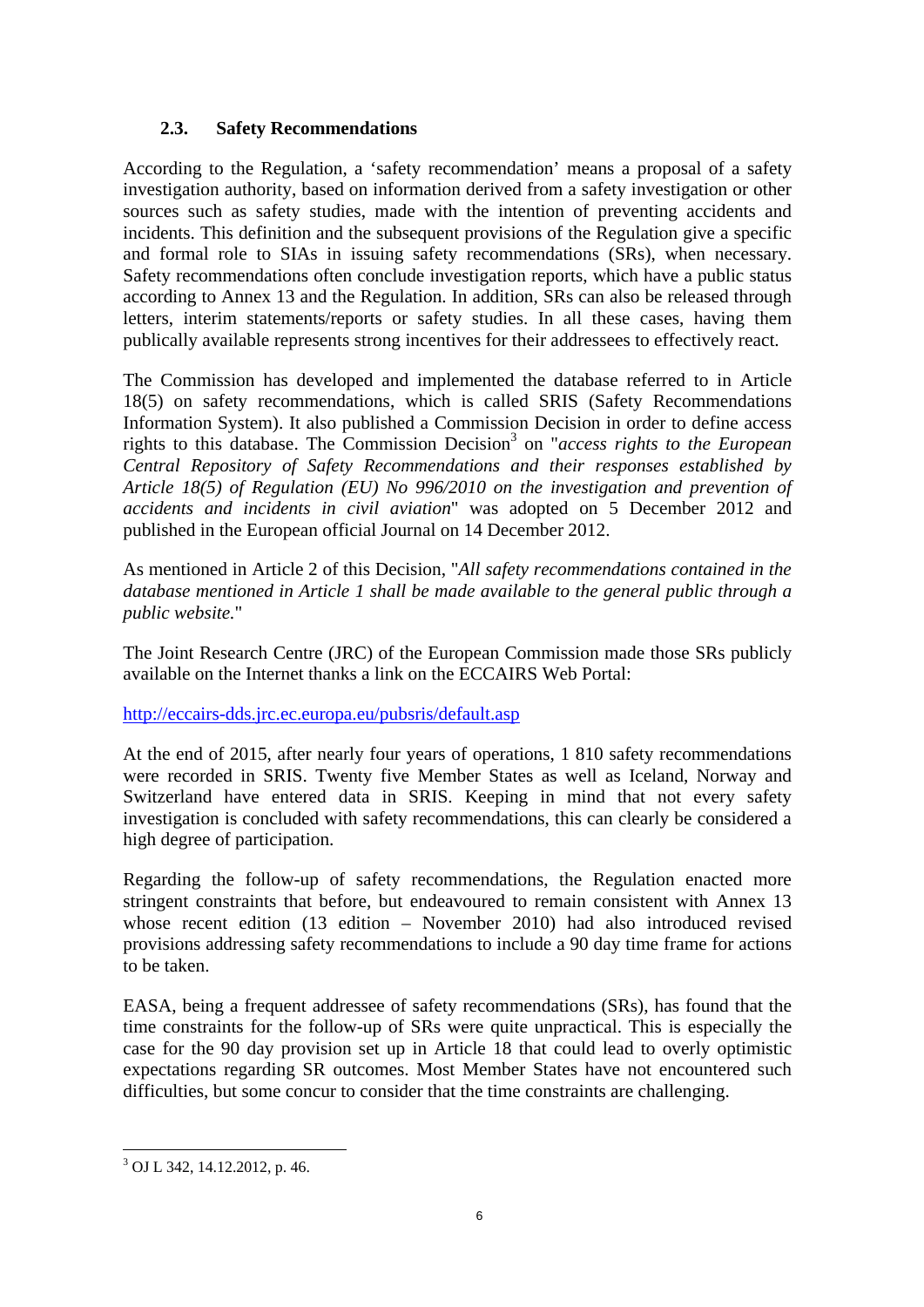A future alternative would be to more extensively use SRIS to make the process more efficient. Most safety investigation authorities having used SRIS are positive about this tool and its potential safety benefits.

# **2.4. Advanced arrangements**

The MS, the Commission and ENCASIA through its work programmes have all taken the action to make progress regarding the establishment of advance arrangements according to Article 12(3), which states: "Member States shall ensure that safety investigation authorities, on the one hand, and other authorities likely to be involved in the activities related to the safety investigation, such as the judicial, civil aviation, search and rescue authorities, on the other hand, cooperate with each other through advance arrangements".

To solve problems for Member States that had issues with the relationship between the national SIAs and the judicial authorities, the requirement of advanced arrangements was brought in to clarify the respective roles. As the national systems are considerably different, ranging from well-established independent SIAs backed with a strong national legislation to newly established SIAs where the national judicial authorities have strong traditions, the situation has varied among the Member States. In most of them, the discussions on advanced arrangements have contributed to improve the situation. The pre-infringement procedures started by the Commission have also helped to bring together the SIA and the judicial authorities. On a regular basis, updates on advance arrangements have been presented during ENCASIA plenary meetings. Although a lot of progress was noted, this relationship between the judicial and safety investigation will remain challenging for some time to come in Europe, also because of the different legal systems applicable in Member States.

# **2.5. Information on persons on board and Emergency Plans at national level**

Articles 20 and 21 seem to represent the most challenging provisions to be harmoniously implemented across Europe.

Article 20 requires airlines to make available immediately after an accident happens, a list of all the flight passengers and dangerous goods on board. During their national emergency exercises, the Finnish authorities discovered that Article 20 does not require the list of passengers to include information on the nationality of the passengers for flights within the Union. This lack of information could contribute to making the identification of victims difficult in a crisis situation. It was therefore suggested that the Commission should present further guidance. These pieces of information are already partly covered by the draft rules related to Passenger Name Records (PNR) proposed by the Commission $4$ .

Article 21 requires the establishment of a civil aviation accident emergency plan at national level and was not part of the Commission's proposal<sup>5</sup>. Subsequently there was no impact assessment on this matter. A number of Member States have requested clarification on what should be included in these emergency plans. In its response, the Commission insisted that the plans shall also cover assistance to the victims of civil aviation accidents and their relatives pursuant to Article 21 of the Regulation. In addition,

 $\overline{a}$ 4 COM(2011) 32 final

<sup>5</sup> COM(2009) 611 final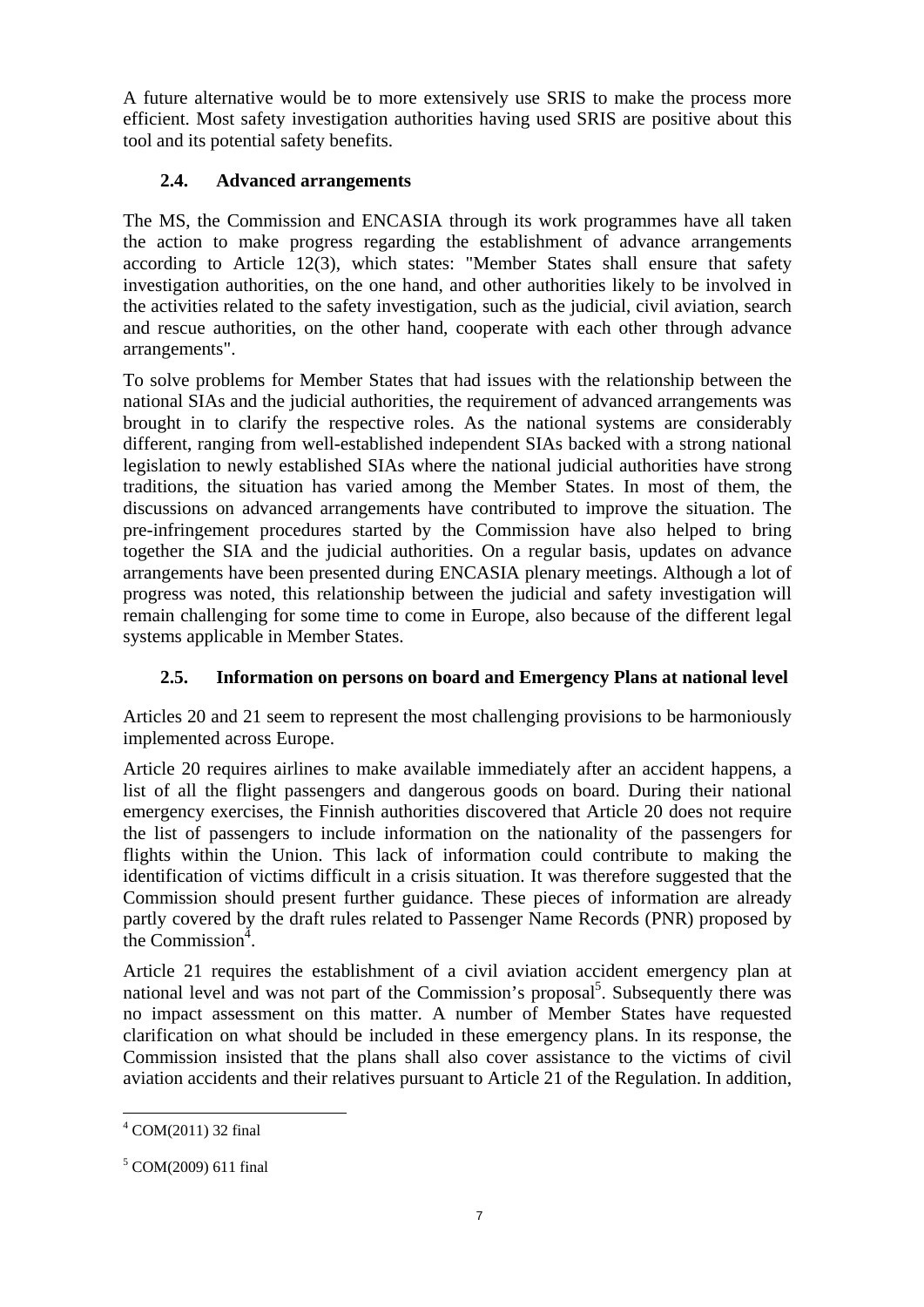EU air carriers also have the obligation to adopt a plan for the assistance to the victims of civil aviation accidents and their relatives, which must be audited by the Member States.

On 31 January 2014, the Commission organised a workshop on "Civil aviation accident emergency plan at national level". The Workshop offered a useful platform to identify difficulties in the establishment of civil aviation accident emergency plans and enabled to share good practices in this field. It also concluded on the need to develop guidance both for the establishment and content of national emergency plan and for air carriers' assistance plans with particular attention to the size of the company. A number of Member States having local or regional plans still have difficulties to implement the legislative provisions imposing the establishment of an over-arching emergency plan at national level. Member States that have faced major civil aviation disasters have, based on their experience, reinforced their procedures in relation to their national emergency plans and notably regarding the assistance to the victims and their relatives.

Many SIAs reported that they do not find Article 20 and 21 appropriate in the Regulation as it could imply that SIAs should produce the list of passengers or develop assistance plans.

On this topic, the Commission has studied possible synergies. One of them was to inform the ad-hoc Committee dealing with civil protection in the Member States about the specific requirements adopted in the Regulation at the level of the Member State. The aim consists of fostering interactions both at EU and national levels through an enhanced mutual understanding. Another synergy could be the development of crisis scenario involving a civil aircraft accident and the service dealing with civil protection and the assistance to victims of collective accidents and their relatives.

# **3. ENCASIA**

# **3.1. Setting up and supporting ENCASIA**

The Regulation established the European Network of Civil Aviation Safety Investigation Authorities (ENCASIA) and has put strong emphasis on the coordination role of Safety Investigation Authorities and its reinforcement in a European context, in order to generate real added value in aviation safety. This is to be achieved by building upon the already existing cooperation between such authorities and the investigation resources available in the Member States. ENCASIA is composed of the heads of the Safety Investigation Authorities in each of the Member States and/or, in the case of a multimodal authority, the head of its aviation branch, or their representatives, including a chairman chosen among these for a period of three years.

On 19 January 2011, the Rules of Procedure were formally approved to formalise the election process. As a result of that process, Mr Ulf Kramer, head of the German Safety Investigation Authority and Mr Keith Conradi, his counterpart from the United Kingdom, were respectively elected Chairman and Deputy Chairman. On 21 January 2014, they were re-elected for a second three-year mandate.

The European Commission has been closely associated to ENCASIA work and has cooperated with ENCASIA on all aspects related to the development of the EU civil aviation accident investigation and prevention policy and regulation. Since its establishment, the Commission has supported ENCASIA and its activities with grants on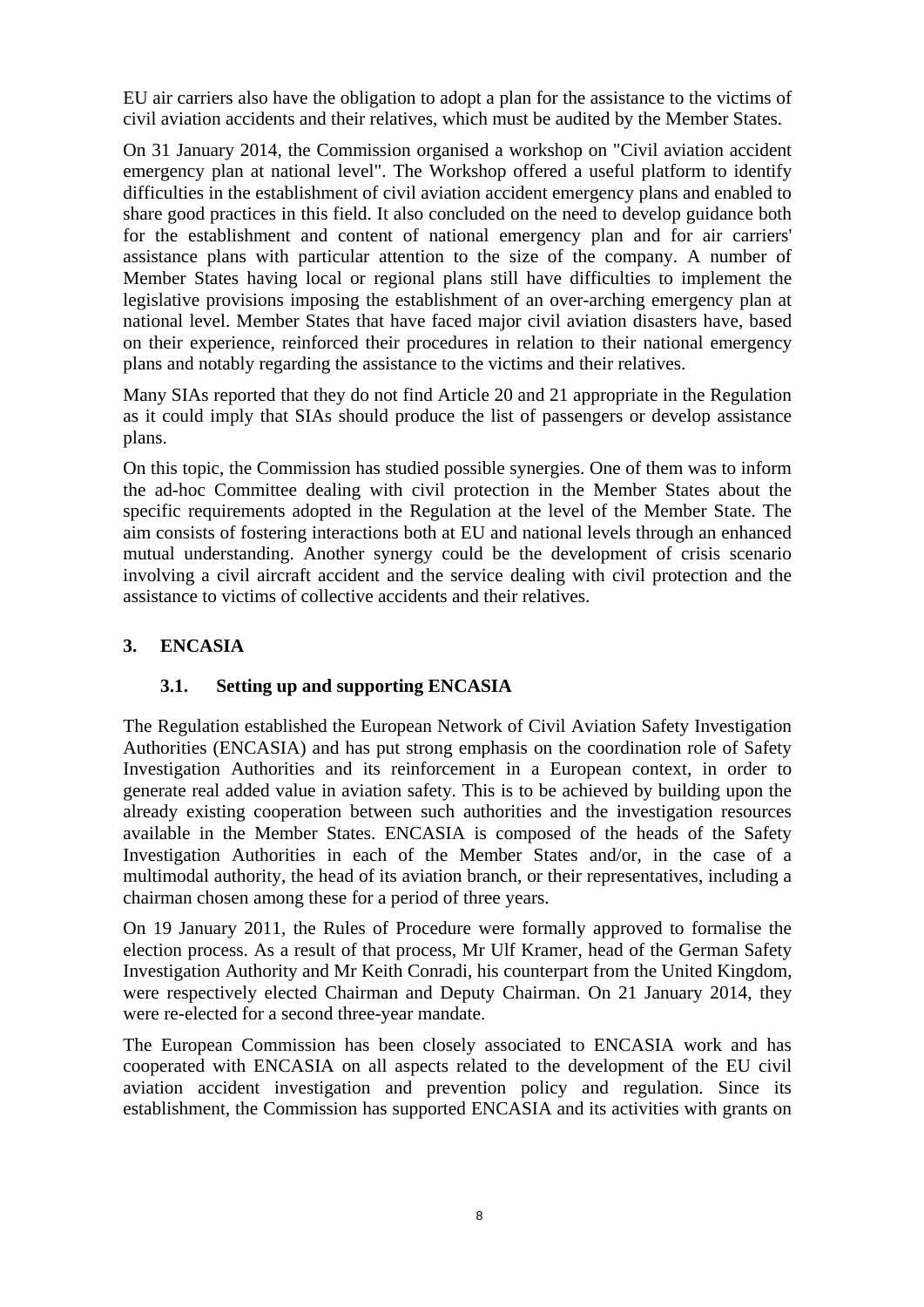the basis of the annually agreed work programmes<sup>6</sup>. ENCASIA has reached a number of important milestones. It has worked on all the objectives set out in Article  $7(3)^7$  of the Regulation that covers the coordination and organisation of Peer Reviews, relevant training activities and skills development programmes for investigators.

The Commission has also financially supported the development of the ENCASIA website, which is hosted on the DG MOVE website $8$ .

### **3.2. Training activities**

Since its establishment, ENCASIA has prepared a training manual and consequently organised a number of training courses for EU safety investigators. These courses took place:

- On 15-17 May 2013 in the premises of the Air Accidents Investigation Branch (AAIB) in Farnborough, UK. The training programme covered the management of site hazards and personnel safety required during investigation activities and the recovery of flight data for investigators.

- On 21-23 October 2013 in the premises of the Bureau d'Enquêtes et d'Analyses pour la sécurité de l'aviation civile (BEA) in Le Bourget, France. The training programme focused on the harmonisation of the response for a major safety investigation occurring in an EU Member State or involving an EU member State's accredited representative.

- On 15-17 September 2014 in the premises of the Air Accidents Investigation Branch (AAIB) in Farnborough, UK. The peer review training covered the guidance material in

 $\overline{a}$  $6$  Decision C(2012)1216 adopting the 2012 work programme in the field of mobility and transport, amended by COM Decision C(2012)4531 ; Decision C(2013)222 adopting the 2013 work programme in the field of mobility and transport ; Decision C(2014)1166 adopting the annual work programme for 2014 in the field of mobility and transport ; Decision C(2014)8434 adopting the annual work programme for 2015 in the field of mobility and transport.

<sup>7</sup> 3. In order to achieve the objectives set out in paragraph 2, the Network shall be responsible, in particular, for:

a) preparing suggestions to and advising Union institutions on all aspects of development and implementation of Union policies and rules relating to safety investigations and the prevention of accidents and incidents;

b) promoting the sharing of information useful for the improvement of aviation safety and actively promoting structured cooperation between safety investigation authorities, the Commission, EASA and national civil aviation authorities;

c) coordinating and organising, where appropriate, 'peer reviews', relevant training activities and skills development programmes for investigators;

d) promoting best safety investigation practices with a view to developing a common Union safety investigation methodology and drawing up an inventory of such practices;

e) strengthening the investigating capacities of the safety investigation authorities, in particular by developing and managing a framework for sharing resources;

f) providing, at the request of the safety investigation authorities for the purpose of the application of Article 6, appropriate assistance, including, but not limited to, a list of investigators, equipment and capabilities available in other Member States for potential use by the authority conducting an investigation;

g) having access to information contained in the database referred to in Article 18, and analyse the safety recommendations therein with a view to identifying important safety recommendations of

Union-wide relevance. 8 http://ec.europa.eu/transport/modes/air/encasia/index\_en.htm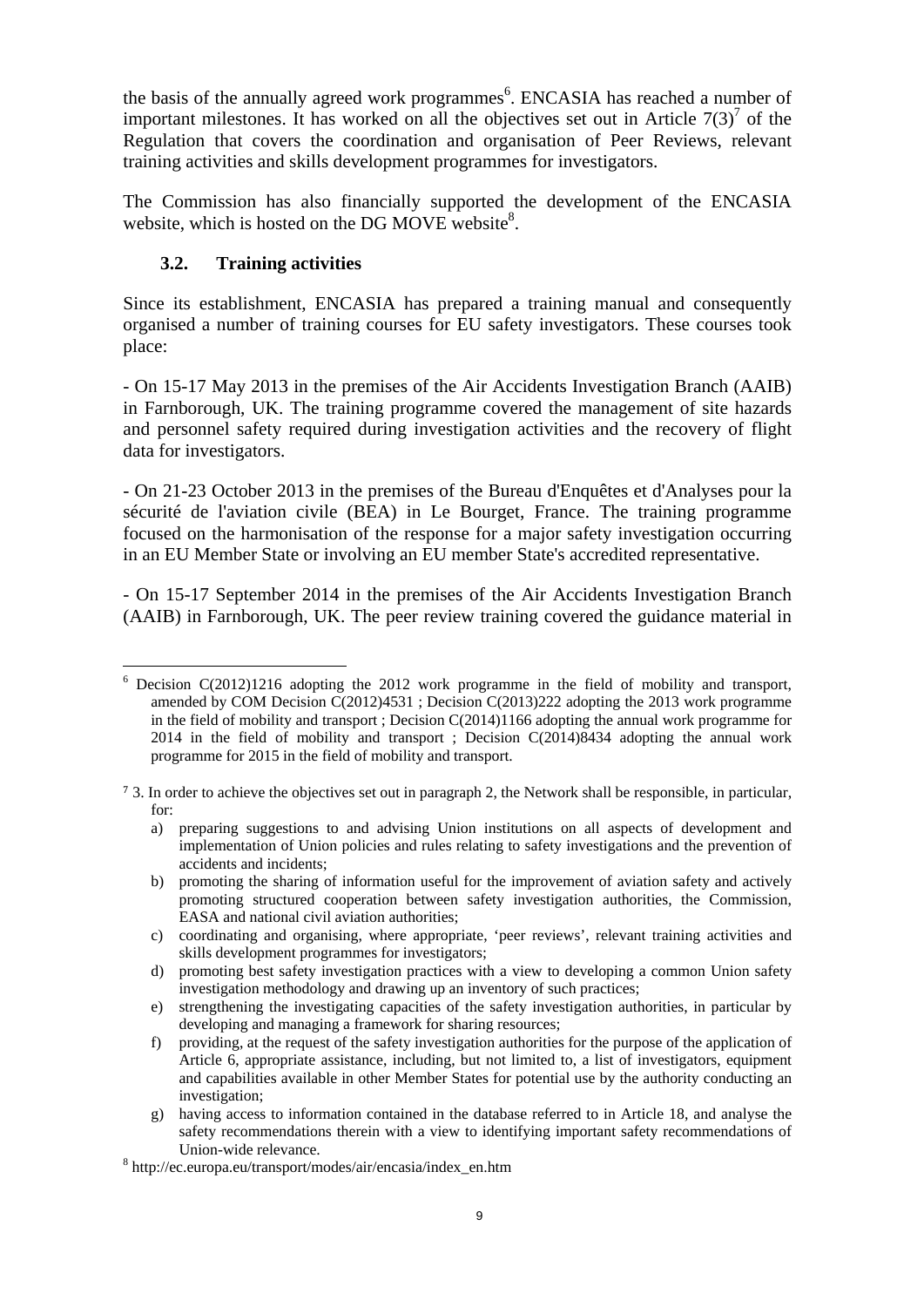the questionnaire and provided a general overview of all the aspects necessary to comply with Regulation (EU) No 996/2010.

- On 1-3 December 2014 in the premises of the German safety investigation authority (BFU) in Braunschweig, Germany. The main training objectives were to: Prepare SIAs to respond to a major accident, wherever it occurs in the Union; Provide guidance in how to deal with the immediate environment of SIAs, in particular the aspects on media, politics and families; Test and further develop ENCASIA procedures on mutual assistance.

- On 21-24 September 2015 in Lisbon, Portugal with the support of the Portuguese SIA (GPIAA). The training covered all aspects of an investigation, the structure of safety investigation authorities as well a number of provisions of Regulation (EU) no 996/2010. It was completed by a workshop on mutual assistance between SIAs.

In total more than 100 safety investigators were trained. At least as important, these training sessions have greatly contributed to reinforce formal and informal cooperation as well as exchanges of information between them.

# **3.3. Peer reviews**

The concept of Peer Reviews of Safety Investigation Authorities represents a positive way to monitor and help ensuring a proper application of the legislation, in particular, that the obligations on Safety Investigation Authorities and the means provided to them as specified in Article 4, will be met. It should enable States to improve the situation of their national organisations. Peer Reviews are an essential tool to help achieve the legislative goal of all 28 Safety Investigation Authorities being able to perform independent investigations to high standards.

ENCASIA developed a detailed methodology on Peer reviews. In 2014, it organized a training to prepare the Panels to conduct Peer Reviews in the following Member States: Croatia, France, Slovenia and the United Kingdom. The on-site visits took place in these four Member States on 6-10 October 2014. Another group of six States, Denmark, Germany, Iceland, Norway, Portugal and Romania have been peer-reviewed on a voluntary basis in 2015. Ten SIAs have already been involved in these two first rounds of annual peer reviews and ENCASIA agreed on a programme to further develop this activity and ultimately visit all SIAs by 2018.

### **3.4. Regional interest**

ENCASIA activities have attracted interest from outside the European Union. In particular, Israel and Ukraine have asked to join ENCASIA in order to benefit from the synergies, training actions, common procedures, etc. Also peer reviews based on the methodology prepared by ENCASIA have been held in third countries (Singapore in 2015 and Israel in 2016).

Next to ENCASIA, there are other groups dedicated to accident investigation matters, but within a broader geographical scope. In particular the European Civil Aviation Conference (ECAC) has established the group of experts in accident/incident investigation (ACC) for many years.

ENCASIA has competencies that are defined within Regulation (EU) No 996/2010 and operates within this specific legislative framework notably through its working groups, while the ACC group primarily focuses on the organization of technical workshops and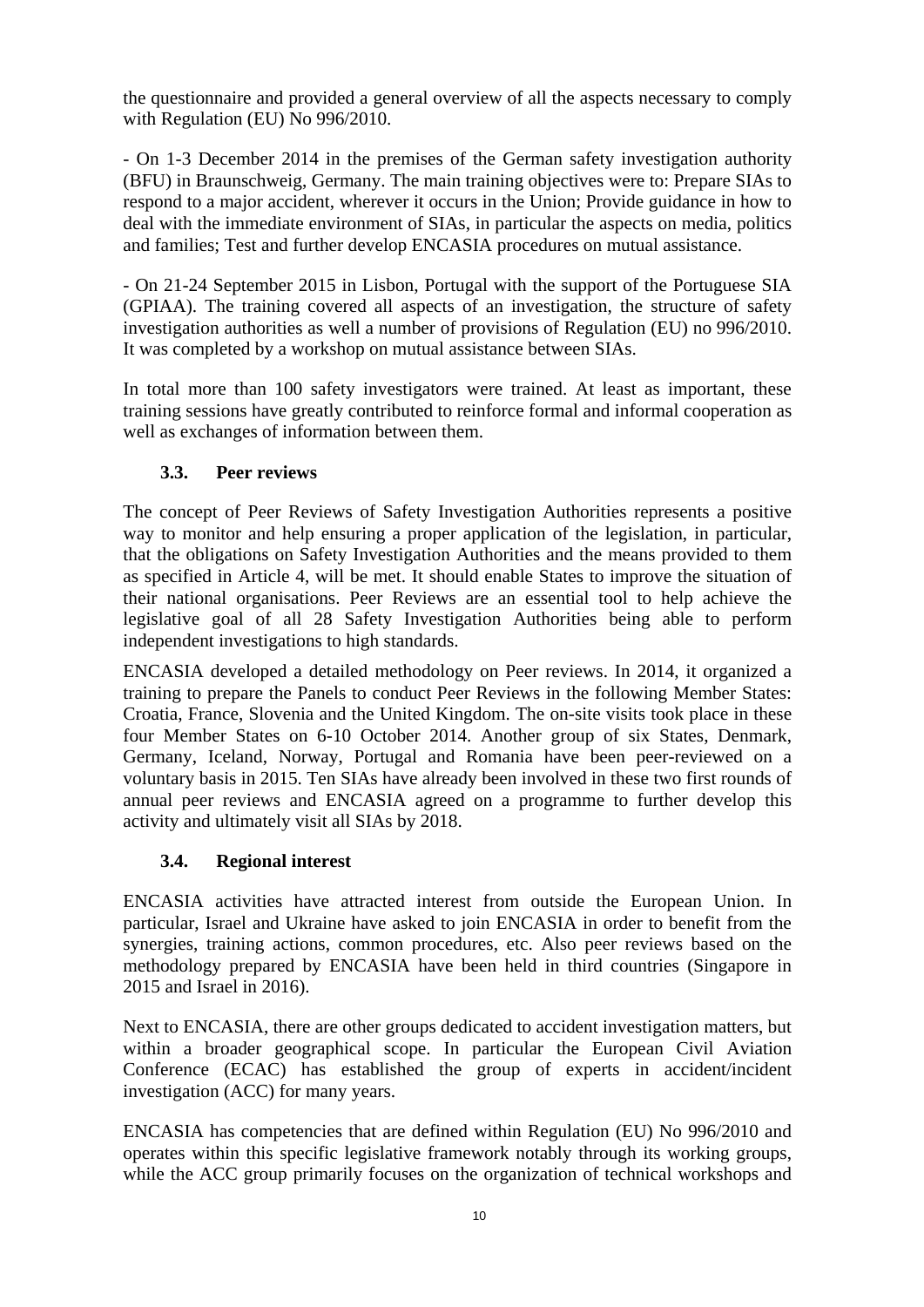exchange of best practices with an international outreach. ENCASIA and ACC complement each other's actions through appropriate coordination. Given the limited amount of resources, it is crucial to work on synergies and to avoid overlaps or any kind of duplication of efforts.

### **4. CHALLENGES IDENTIFIED**

# **4.1. Safety versus judicial investigation**

After an aircraft accident, as well as the technical safety investigation conducted by the safety investigation authority, a judicial investigation is generally also instituted. Usually such a judicial investigation is carried on by a civil court in common law countries, whereas it can take place both before civil as well as criminal jurisdictions in civil law countries.

In order to guarantee the public interest of proper administration of justice, courts have the obligation to determine the causes of an accident in order to define responsibilities and to compensate the victims. On the other hand, in accordance with ICAO Annex 13 and Regulation (EU) No 996/2010, the sole objective of a safety investigation is the prevention of future accidents and incidents without apportioning blame or liability. This is an essential principle for each safety investigation authority.

As mentioned in the Commission's impact assessment which preceded the Regulation, there had been tensions between the two investigations regarding access to the accident site and to evidence. The Regulation has clearly been very helpful in granting more rights for safety investigators. In those Member States where the judicial authority is entitled to seize evidence in relation to an accident, safety investigators now have immediate and unlimited access to and use of such evidence.

Despite these improvements, it was reported by some Member States (in particular the United Kingdom) that some articles in the Regulation can be interpreted in different ways, which have sometimes created difficulties for a number of SIAs. This is notably the case of Article 14 on the protection of sensitive safety information, where SIAs have sometimes been questioned or even challenged by other entities, such as the national police forces, prosecutors, insurance companies, service providers, etc. Regarding the issue on differing interpretations of the Regulation, more guidance from the Commission has been requested.

# **4.2. Use of Final Reports in front of courts**

A question that was notably raised by one Member State is related to the legality for a national court of using a final investigation report as evidence in civil or criminal proceedings.

The explicit purpose of a Final Report is to prevent future accidents and not to apportion blame or liability, as this would make it impossible to collect the information necessary to arrive at recommendations preventing future accidents. These reports, which are made publicly available, are normally written in a non-accusatory way. Nevertheless, some national courts have reportedly used Final Reports from SIAs to seek to establish responsibilities, which is not the objective of a safety investigation.

The Regulation does not contain any express provisions that prevent such a Final Report from being used in front of a court. However, at the same time, the Regulation does stress the importance of adequate protection of information gathered during the safety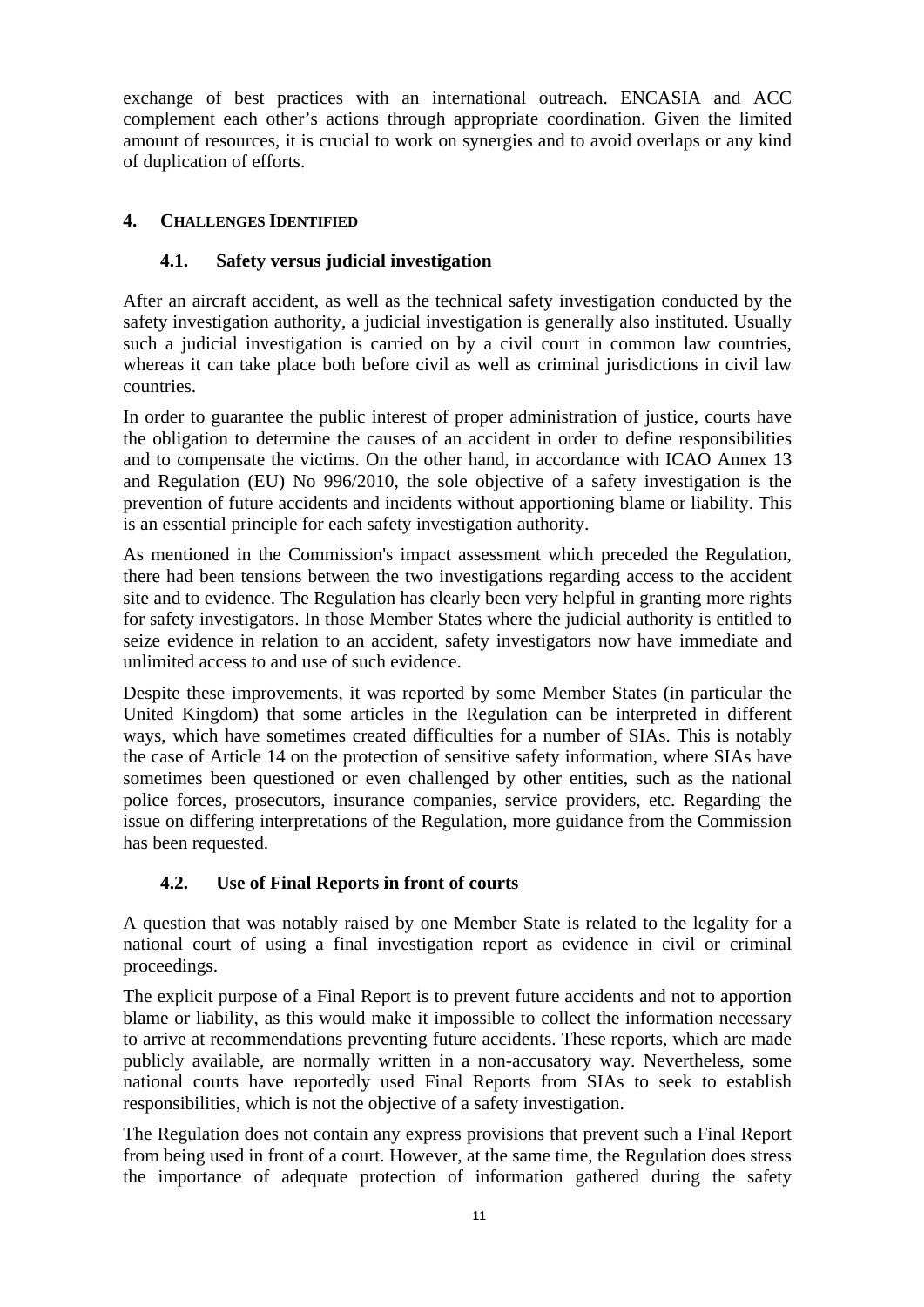investigation, and in particular of information voluntarily submitted by aviation professionals. In addition, it ensures that safety and judicial investigations cooperate with each other through advance arrangements and that such arrangements take into account the impact of disclosing information on the future availability of safety information, i.e. the development of a "just culture".

In conclusion, on the one hand a Final Report cannot nor should not apportion blame or liability in its content. On the other hand the Regulation does not expressly prevent Final Reports from being used in front of a national court in the context of a judicial proceeding, subject however to certain safeguards as set out in the Regulation, notably as regards the protection of certain information, that must in any case be respected.

### **4.3. Dealing with Cockpit Voice Recorders**

This question was flagged by the ENCASIA working group which was tasked to draw up an inventory of good/best practices. It had noted different practices when returning Cockpit Voice Recorders (CVRs) to its owner after an investigation. In some MS, the situation is to erase the CVR content before returning it to its owner in order to provide the best level of protection (while keeping a copy only for the purposes of the safety investigation). In other MS, the CVRs are not erased as it would be considered as tampering with evidence. In the national law of some MS, this could be considered as a possible obstruction of justice. Therefore CVR recordings must be safeguarded as they are considered as evidence that can incriminate or exonerate.

While these different situations among Member States (depending on their national laws) have so far not created difficulties at Union level, they do need to be further studied.

### **4.4. Cultural and political aspects in relation to crises**

It is important to highlight that accident investigations are linked to crisis situations. Increasingly, accidents have an important international dimension. As a consequence, the importance of the global framework for accident investigation as provided for by ICAO is increasing. In addition, a number of national cultural/political factors have to be taken into consideration, which makes it difficult to have a common framework that would anticipate each situation. This is further complicated by the 28 different legal jurisdictions, having in mind the close link between judicial procedures and safety investigations.

There has also been seen an increased interest of political leaders in major aircraft accident investigation, in particular with regard to assistance to families.

The way forward may be to reinforce the safety-related objectives of the safety investigation, to establish clear roles, to have well-trained safety investigators and credible processes, while at the same time leaving flexibility regarding the organisation of such investigations. A clear delineation of responsibilities could thus be seen as crucial to prevent risks of leadership confusion during a crisis.

### **4.5. Scope of the Regulation**

When asked about the scope of the Regulation, some Member States and stakeholders are in favour of extending it by including investigations related to aircraft engaged in e.g. military, customs, police or similar services (traditionally referred to as "State Aircraft"), but most consider it adequate. For the time being, Article 5 mandates the investigation of every accident or serious incident involving aircraft other than specified in Annex II to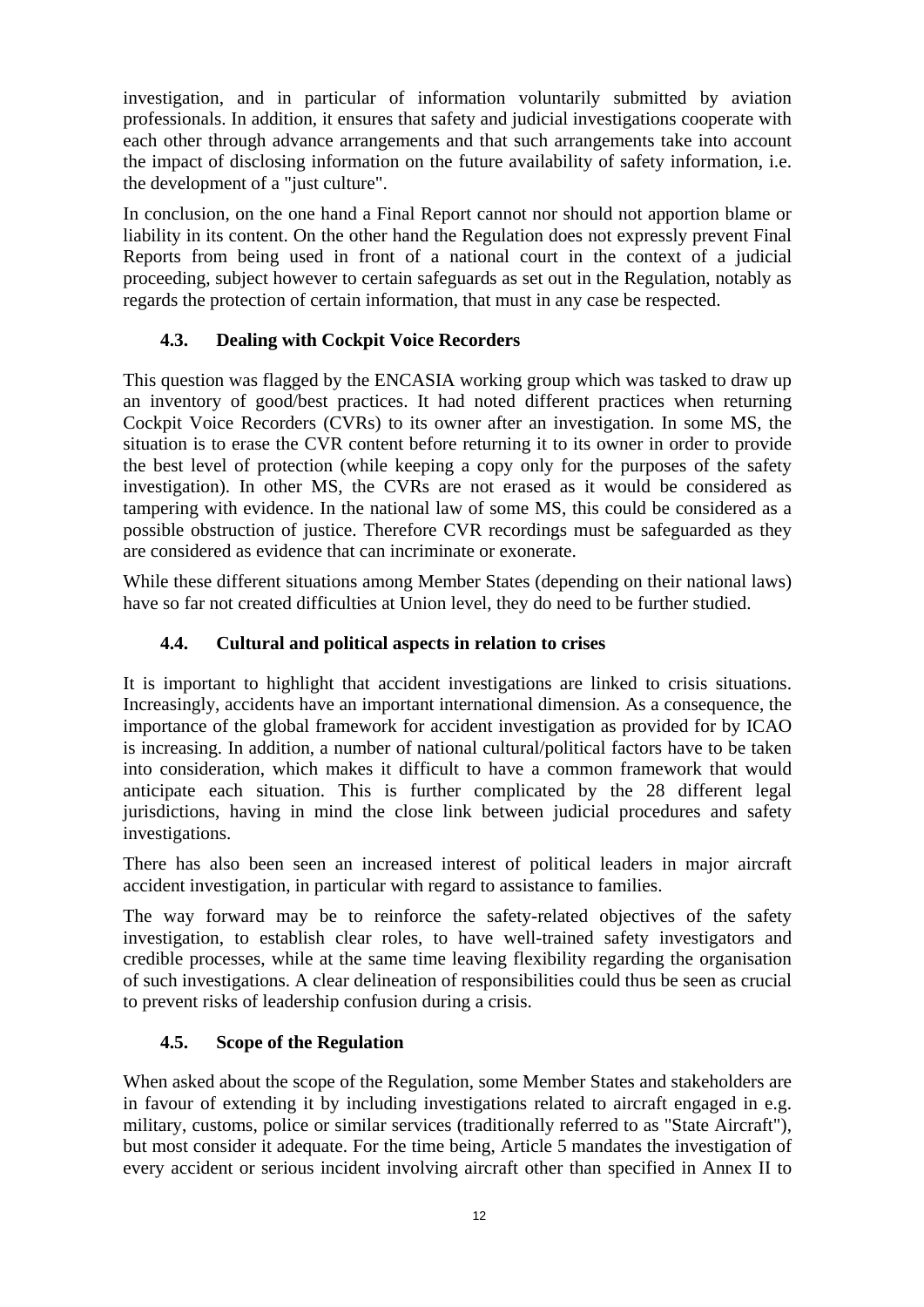Regulation (EC) No 216/2008 of the European Parliament and of the Council of 20 February 2008 on common rules in the field of civil aviation and establishing a European Aviation Safety Agency<sup>9</sup> (the Basic Regulation).

It was highlighted that the scopes of Regulation (EU) No 996/2010 and Regulation (EC) No 216/2008 should remain aligned, especially if the latter is revised in the coming years, pursuant to the proposal to this effect that is currently pending before the Union legislator<sup>10</sup>. It is worth noting, for instance, that Annex II at present refers to *'unmanned aircraft with an operating mass of no more than 150 kg*'. Consequently, such light drones are currently not subject to mandatory investigations if they are involved in an accident or a serious incident, even of a lethal nature. However, this provision, as well as certain other provisions of this Annex II, may well be amended in the context of the said revision of Regulation (EC) No 216/2008.

### **5. CONCLUSIONS**

Since the early days of commercial aviation, the investigation of accidents and serious incidents has played a key role in improving aviation safety records. Many countries recognised the importance of having a strong and independent accident investigation capability. This has been acknowledged by the signatories of the Chicago Convention in 1944 which prescribes an inquiry into the circumstances of the accident. Since, detailed requirements have been outlined in ICAO Annex 13 on accident investigation, which have been considered as fundamental for the aviation safety system and have paved the way for complementary means, such as generalising the use of safety management systems. With the adoption of Regulation (EU) No 996/2010 the Union reinforced the role and conditions for the Safety Investigation Authorities and established a Network of national investigation authorities.

The relative scarcity of major air accidents have made them more challenging to investigate, not only from a technical point of view but even more so in terms of communication. Safety investigations require a high level of expertise in various domains. Despite the progress achieved in many areas since the entry into force of the Regulation, it remains uncertain whether a major accident would be treated with the same level of efficiency and effectiveness wherever it occurs in the Union. It cannot be excluded that certain Member States which until today have not faced a major accident on their territory may not be sufficiently prepared to face the challenges raised by such a disaster. Therefore, the Commission intends to continue supporting preparatory activities and peer review exercises. It also intends to further assess the effectiveness/efficiency of the current system of strengthening national accident investigation capability through cooperation to ensure a consistent response to accidents.

In the meantime the exchange of information and cooperation between SIAs, in particular within the peer review exercise carried out since 2014, has contributed to better assess the structure and expertise available in each Member State. It has also allowed some gaps and remedial actions to fill them to be identified. It can thus be expected that in a longer term perspective there will be a high investigation capacity available throughout the Union.

 $\overline{a}$ 

 $^{9}$  OJ L 79, 19.3.2008, p. 1.

 $10$  COM (2015) 613 final